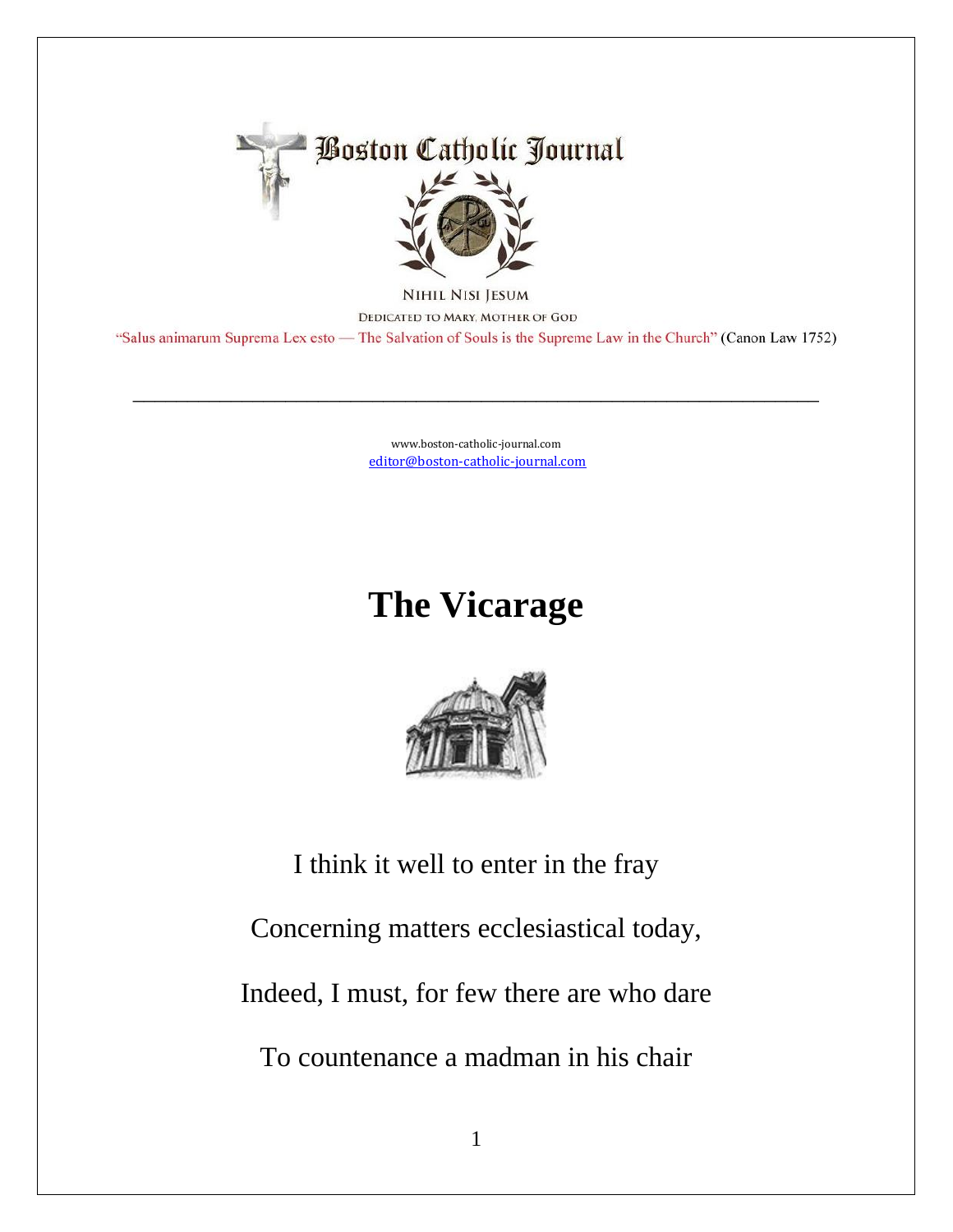Who himself will brook no man or God If either contradict, or otherwise impair His self-acclaim, which Godless men applaud.

The Vicarage a brothel of idols holds — A pantheon of deities enfolds, Each one is held the true and living God And not a prelate thinks it odd That the sacrilege which he promotes The pantheistic and abhorrent fraud Should be offensive were there One true God.

The world and that dark prince thereof, Lays siege that city bled of Christ's surpassing love Pulls down the scarlet walls that martyrs built And raises pagan ramparts foul with soil and silt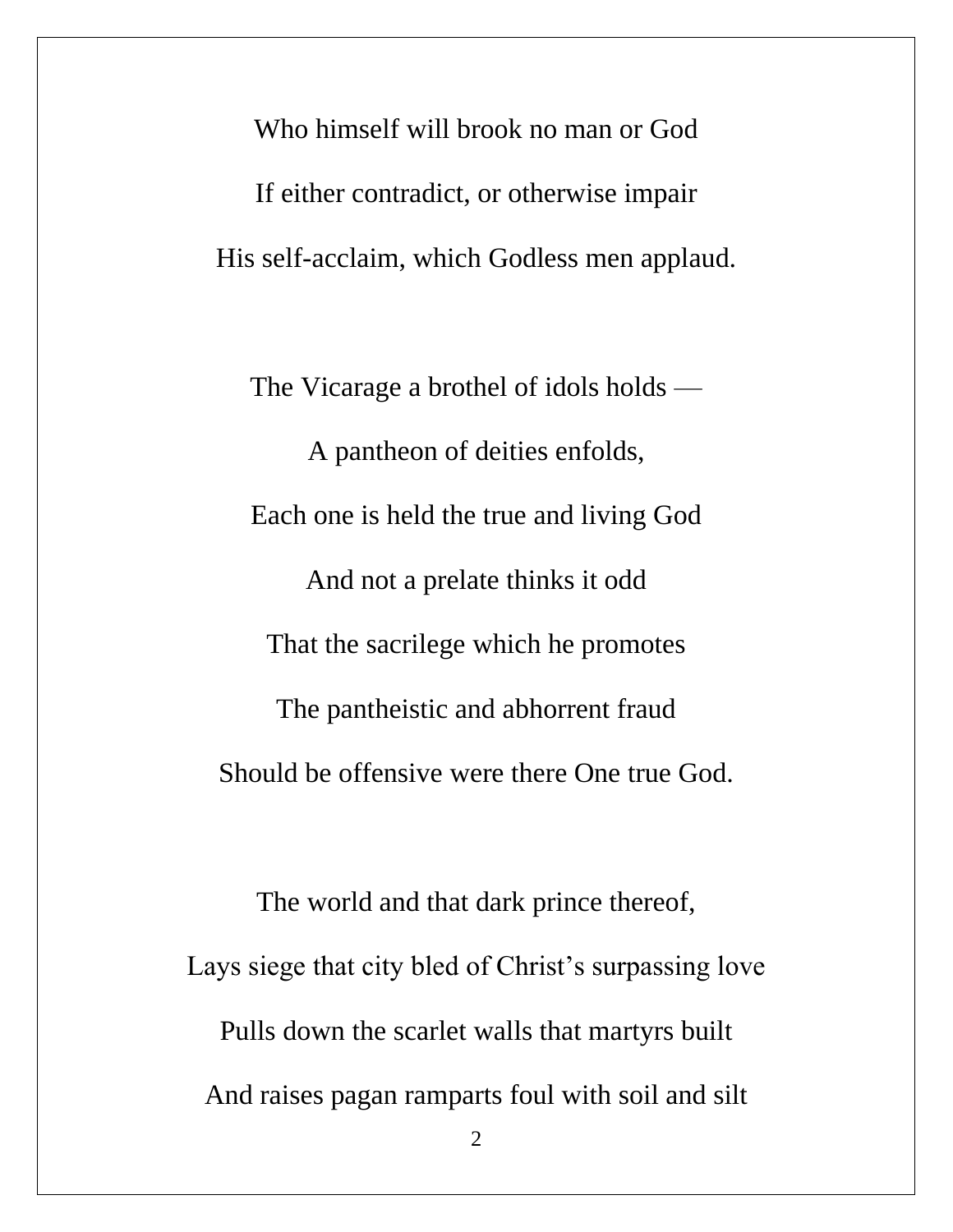Exalts what is profane where erstwhile sacred things Upon a time reserved to God were gilt Become outcast as dross, or bastardly offsprings.

The Vicar is a clever man, his house While Lord delays is given to carouse And should Lord come he'll proudly disavow His vicarage less sovereign, and endow His petty wasteland with a mere pretense Of cardinals, bishops, clerics, at whose vow He claims all power at the soul's expense.

This Fiction born of men's desires For all reflexive and perverse aspires A simulacrum of the true creates A whited sepulcher which contaminates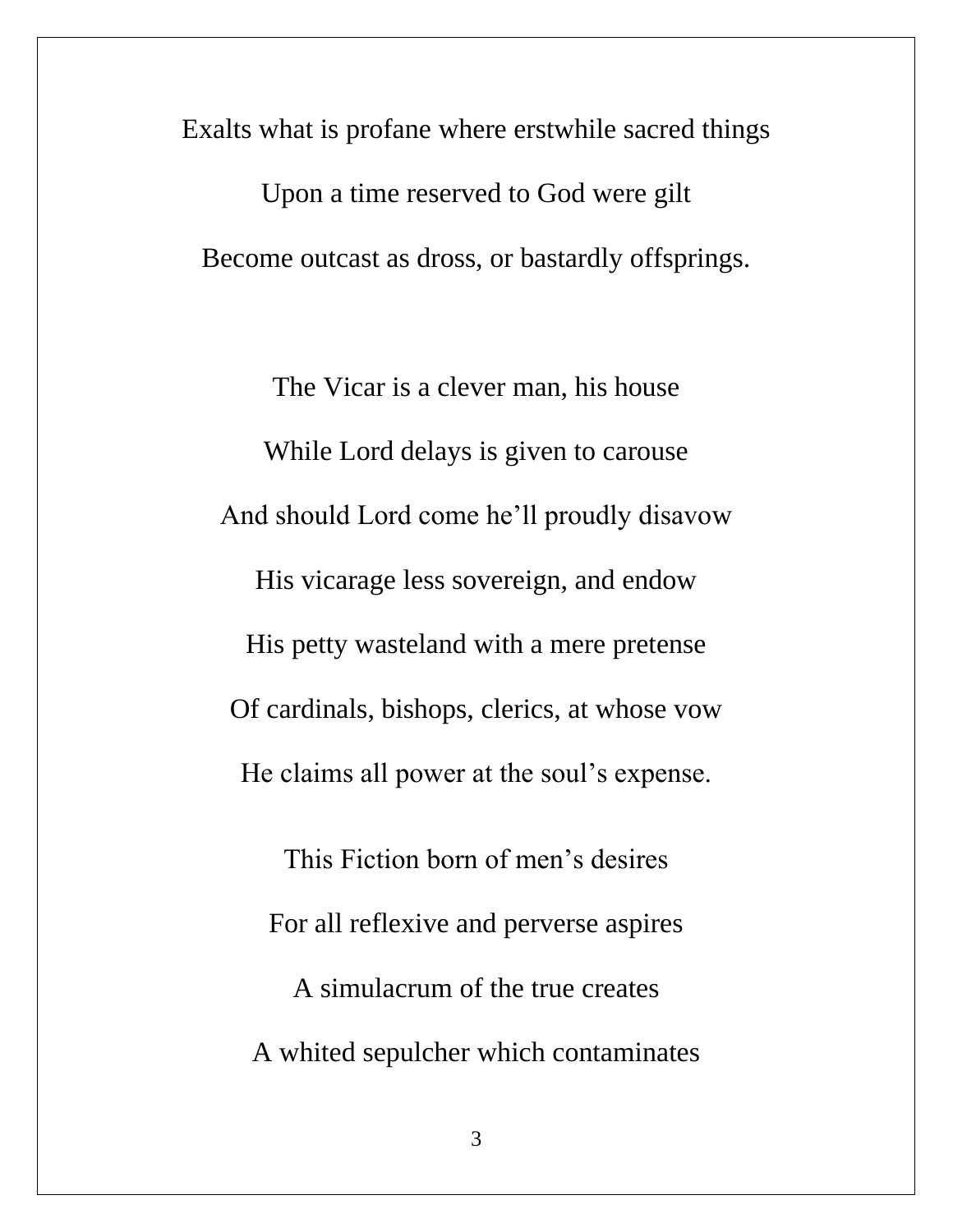All within with all corruption, ills, Due of each cleric the Vicar elevates In repayment for the office he now fills.

This parallel and perverse Abode Now crumbles as the facades corrode Allowing witness of erstwhile hidden crimes Perpetrated in these last evil times Ecumenical which rends the True Bride's dress To share Her Body that strangers may caress And violate the Bride Who is One, YES! With Her Divine Spouse alone — and no ill-invited guest!

> The Groom well we know a jealous God Who binds in wrath each suitor who has trod